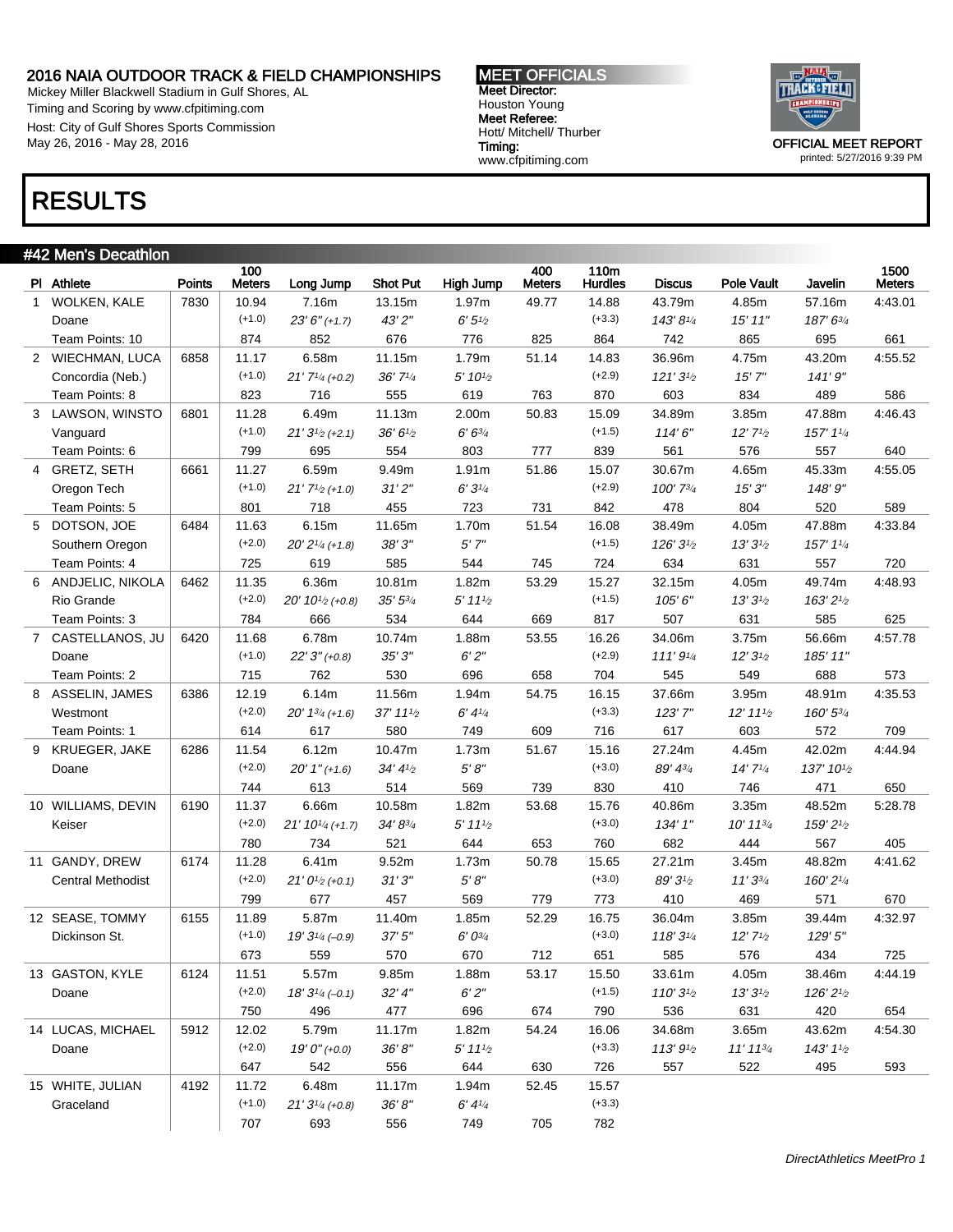Mickey Miller Blackwell Stadium in Gulf Shores, AL Timing and Scoring by www.cfpitiming.com Host: City of Gulf Shores Sports Commission May 26, 2016 - May 28, 2016

# RESULTS

| Men's | <b>Scores</b> |
|-------|---------------|

| PI | Team                     | Code        | Score |
|----|--------------------------|-------------|-------|
| 1  | Concordia (Neb.)         | CONE        | 37    |
| 2  | Indiana Tech             | INTH        | 22    |
| 3  | Florida Memorial         | FLOR        | 16    |
| 3  | Doane                    | <b>DOAN</b> | 16    |
| 5  | Cornerstone              | CORN        | 14    |
| 6  | Eastern Oregon           | EOU         | 13    |
| 7  | <b>Olivet Nazarene</b>   | OLIV        | 12    |
| 8  | <b>Briar Cliff</b>       | <b>BRIA</b> | 11    |
| 8  | Siena Heights            | <b>SIEN</b> | 11    |
| 10 | William Carey            | WC          | 10    |
| 10 | Friends                  | <b>FRIE</b> | 10    |
| 10 | Evergreen St.            | EVER        | 10    |
| 10 | St. Ambrose              | <b>STAM</b> | 10    |
| 10 | Carroll                  | CARR        | 10    |
| 10 | Bethel (Ind.)            | <b>BEIN</b> | 10    |
| 16 | Indiana Wesleyan         | IWU         | 9     |
| 17 | Lindsey Wilson           | LW          | 8     |
| 17 | Bacone                   | BACO        | 8     |
| 17 | William Penn             | <b>WP</b>   | 8     |
| 20 | <b>British Columbia</b>  | UBC         | 7     |
| 21 | McPherson                | MCPH        | 6.33  |
| 22 | Oklahoma City            | ОКСҮ        | 6     |
| 22 | <b>Wayland Baptist</b>   | WAYL        | 6     |
| 22 | Vanguard                 | VANG        | 6     |
| 22 | Lewis-Clark              | LC          | 6     |
| 22 | Northwestern (lowa)      | NWIA        | 6     |
| 27 | <b>Central Methodist</b> | CMU         | 5     |
| 27 | Baker                    | BAKE        | 5     |
| 27 | Viterbo                  | VITE        | 5     |
| 27 | Oregon Tech              | OIT         | 5     |
| 31 | Dordt                    | DORD        | 4     |
| 31 | St. Mary (Kan.)          | <b>SMKS</b> | 4     |
| 31 | Southern Oregon          | SOU         | 4     |
| 34 | Northwest Christian      | <b>NWCH</b> | 3     |
| 34 | Rio Grande               | RIOG        | 3     |
| 34 | West Virginia Tech       | <b>WVTE</b> | 3     |
| 34 | Morningside              | <b>MORN</b> | 3     |
| 38 | Milligan                 | MILL        | 2.5   |
| 38 | Hastings                 | <b>HAST</b> | 2.5   |
| 40 | Dillard                  | DILL        | 2     |
| 40 | Marian (Ind.)            | <b>MARI</b> | 2     |
| 40 | College of Idaho         | COI         | 2     |
| 43 | Southwest (N.M.)         | SWNM        | 1     |
| 43 | Graceland                | GRCL        | 1     |
| 43 | Westmont                 | <b>WECA</b> | 1     |
| 43 | Grace                    | GRAC        | 1     |

MEET OFFICIALS Meet Director: Houston Young Meet Referee: Hott/ Mitchell/ Thurber www.cfpitiming.com

Timing:



printed: 5/27/2016 9:39 PM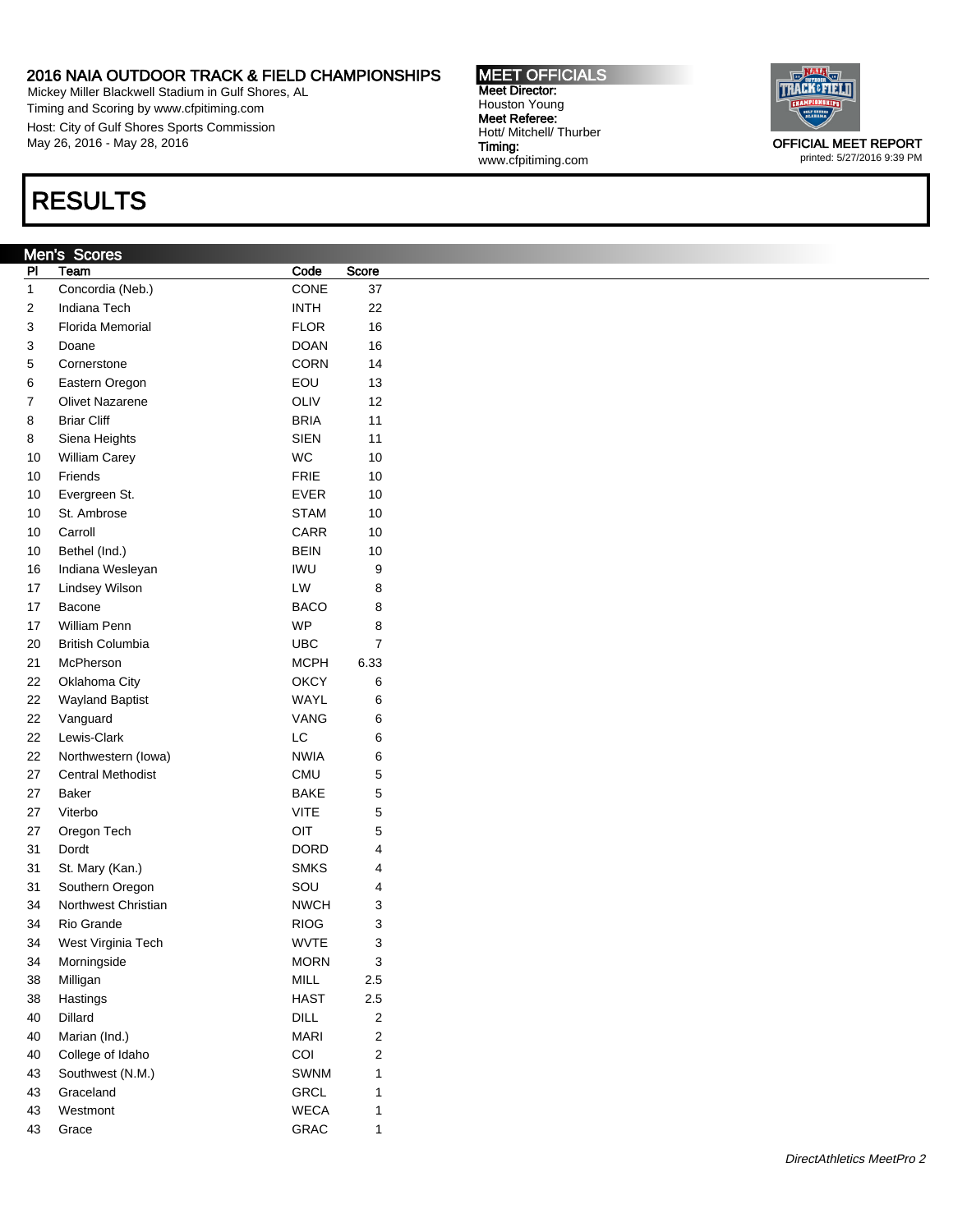Mickey Miller Blackwell Stadium in Gulf Shores, AL Timing and Scoring by www.cfpitiming.com Host: City of Gulf Shores Sports Commission May 26, 2016 - May 28, 2016

# RESULTS

|                | Men's Scores (cont'd)   |               |                         |
|----------------|-------------------------|---------------|-------------------------|
| P <sub>1</sub> | Team                    | Code          | Score                   |
| 47             | Huntington              | <b>HUIN</b>   | 0.33                    |
| 47             | Clarke                  | <b>CLAR</b>   | 0.33                    |
|                | <b>Women's Scores</b>   |               |                         |
| $\overline{P}$ | Team                    | Code          | Score                   |
| $\mathbf{1}$   | Concordia (Neb.)        | CONE          | 49                      |
| 2              | Missouri Baptist        | <b>MOBA</b>   | 23                      |
|                | Westmont                | <b>WECA</b>   |                         |
| 3              |                         |               | 19                      |
| 3              | Doane                   | <b>DOAN</b>   | 19                      |
| $\mathbf 5$    | Biola                   | <b>BIOL</b>   | $17$                    |
| 6              | Siena Heights           | SIEN          | $16\,$                  |
| $\overline{7}$ | Olivet Nazarene         | OLIV          | $15\,$                  |
| 8              | Carroll                 | CARR          | 14                      |
| 9              | Hastings                | <b>HAST</b>   | 13                      |
| 10             | St. Francis (III.)      | <b>STFR</b>   | 12                      |
| 11             | Mobile                  | <b>MOBI</b>   | 11                      |
| 11             | Life                    | LIFE          | 11                      |
| 13             | Eastern Oregon          | EOU           | $10$                    |
| 13             | Valley City State       | VCSU          | 10                      |
|                |                         |               |                         |
| 13             | St. Ambrose             | <b>STAM</b>   | 10                      |
| 13             | Southern Oregon         | SOU           | $10$                    |
| 17             | Northwest Christian     | <b>NWCH</b>   | 9                       |
| 18             | The Masters             | <b>THEM</b>   | 8                       |
| 18             | Brenau                  | <b>BREN</b>   | 8                       |
| 18             | Friends                 | FRIE          | 8                       |
| 18             | <b>British Columbia</b> | <b>UBC</b>    | 8                       |
| 18             | Columbia (Mo.)          | COLU          | 8                       |
| 23             | Shawnee State           | SHOH          | $\boldsymbol{7}$        |
| 24             | Lindsey Wilson          | LW            | 6                       |
| 24             | Dordt                   | <b>DORD</b>   | 6                       |
| 24             | Hannibal-LaGrange       | $H-L$         | 6                       |
| 24             | Langston                | LANG          | 6                       |
|                | <b>Briar Cliff</b>      |               |                         |
| 28             |                         | <b>BRIA</b>   | $\mathbf 5$             |
| 28             | Rio Grande              | <b>RIOG</b>   | $\mathbf 5$             |
| 28             | Bethel (Ind.)           | <b>BEIN</b>   | 5                       |
| 31             | Aquinas                 | <b>AQUI</b>   | 4                       |
|                | 31 Marian (Ind.)        | <b>MARI</b>   | 4                       |
| 31             | Bethany (Kan.)          | <b>BETH</b>   | 4                       |
| 34             | Goshen                  | GOSH          | 3                       |
| 34             | Warner                  | <b>WARN</b>   | 3                       |
| 34             | Morningside             | <b>MORN</b>   | 3                       |
| 34             | Lewis-Clark             | $\mathsf{LC}$ | 3                       |
| 38             | Baker                   | <b>BAKE</b>   | 2                       |
| 38             | Park U.                 | PARK          | 2                       |
|                |                         | DAVE          | 2                       |
| 38             | Davenport               |               |                         |
| 38             | William Jessup          | WJ            | $\overline{\mathbf{c}}$ |
| 42             | Cornerstone             | CORN          | $\mathbf{1}$            |

DirectAthletics MeetPro 3



printed: 5/27/2016 9:39 PM

### MEET OFFICIALS Meet Director: Houston Young Meet Referee: Hott/ Mitchell/ Thurber Timing: www.cfpitiming.com